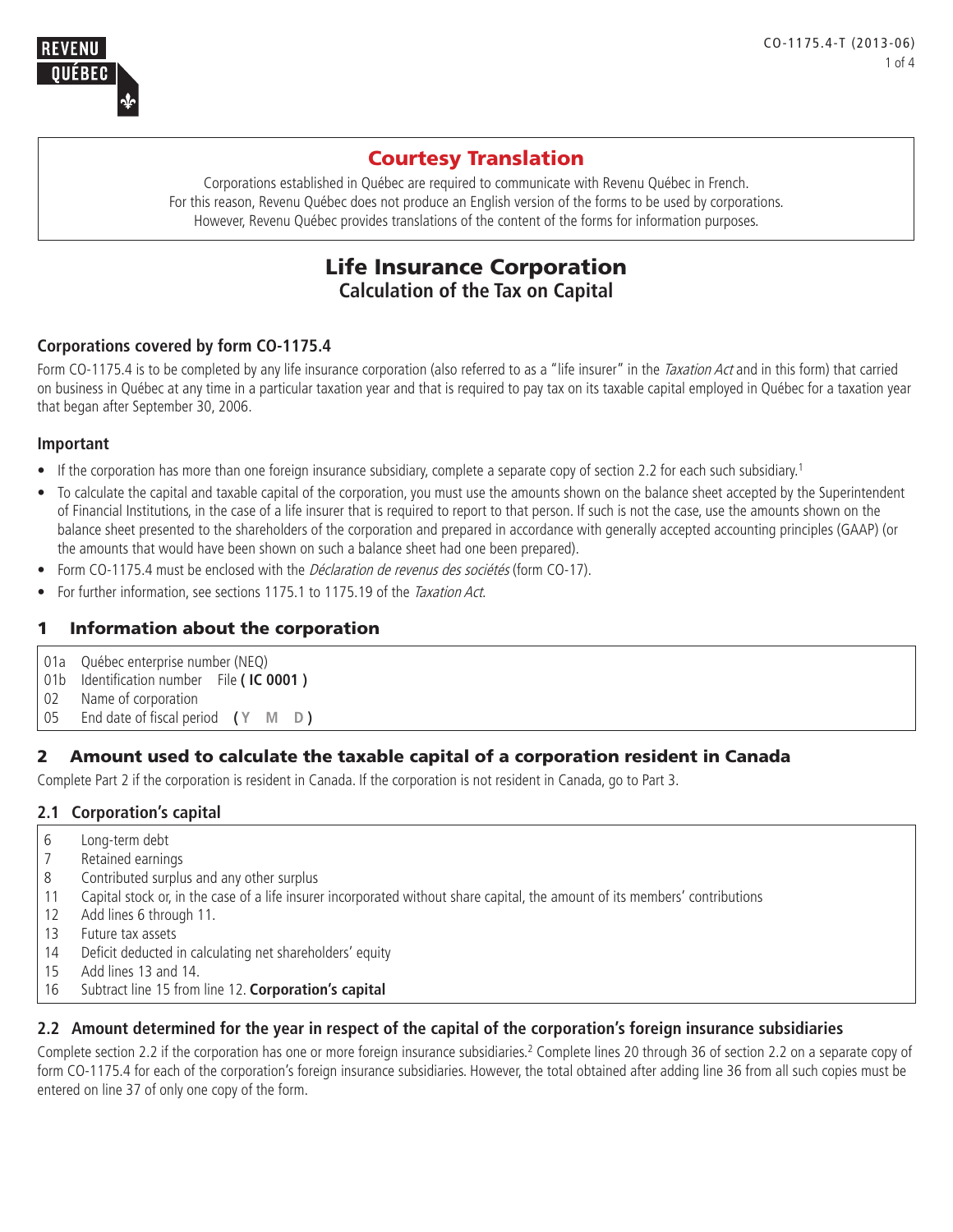- 20 Long-term debt
- 21 Retained earnings
- 22 Contributed surplus and any other surplus
- 25 Capital stock or, in the case of a life insurer incorporated without share capital, the amount of its members' contributions
- 26 Add lines 20 through 25.
- 27 Future tax assets
- 28 Deficit deducted in calculating net shareholders' equity
- 29 Add lines 27 and 28.
- 30 Subtract line 29 from line 26.

**Subsidiary's capital for its last taxation year that ended no later than the end date of the corporation's taxation year, calculated as though the subsidiary had been resident in Canada throughout its taxation year**

- 31 Amount from line 30
- 32 Amount included in the capital of the subsidiary in respect of a share of its capital stock<sup>3</sup>
- 33 Amount included in the capital of the subsidiary in respect of its long-term debt<sup>4</sup>
- 34 Amount included in the capital of the subsidiary in respect of a surplus<sup>5</sup>
- 35 Add lines 32 through 34.
- 36 Subtract line 35 from line 31. If the result is negative, enter 0.
- 37 Total of the amounts from line 36 of each separate copy completed for a subsidiary

#### **Amount determined for the year in respect of the capital of the corporation's foreign insurance subsidiaries**

#### **2.3 Amount used to calculate taxable capital**

- 38 Corporation's capital (amount from line 16)
- 39 Amount determined for the year in respect of the capital of the corporation's foreign insurance subsidiaries (amount from line 37)
- 40 Add lines 38 and 39.
- 41 Total reserve liabilities6
- 42 Total reserve liabilities of the foreign insurance subsidiaries<sup>7</sup>
- 43 Add lines 41 and 42.
- 

44

Amount from line 40 **x** Canadian reserve liabilities<sup>8</sup> Amount from line 43

#### **Amount used to calculate taxable capital**

## 3 Amount used to calculate the taxable capital of a corporation not resident in Canada

Complete Part 3 if the corporation is not resident in Canada.

#### **3.1 Surplus funds derived from operations**

- 45 Surplus funds derived from operations at the end of the taxation year, calculated as though the corporation did not have to pay tax as a large corporation or financial institution, or tax on capital<sup>9</sup>
- 46 Amount for which the corporation had to pay additional federal tax as a non-resident corporation (branch tax) for a previous taxation year or for which it would have had to pay such a tax had it not elected to defer the tax at the time of the corporation's transfer outside Canada<sup>10</sup>
- 47 Amount for which the corporation had to pay a branch tax for the year, or for which it would have had to pay such a tax had it not elected to defer the tax at the time of the corporation's transfer outside Canada
- 48 Add lines 46 and 47.
- 49 Subtract line 48 from line 45.
- 50 Enter the allocated surplus or the amount from line 49, whichever is **greater**. **Surplus funds derived from operations**

## **3.2 Amount used to calculate taxable capital**

- 57 Surplus funds derived from operations (amount from line 50)
- 58 Any other surplus related to the corporation's insurance businesses carried on in Canada
- 59 Portion of the corporation's long-term debt related to its Canadian insurance businesses
- 61 Add lines 57 through 59. **Amount used to calculate taxable capital**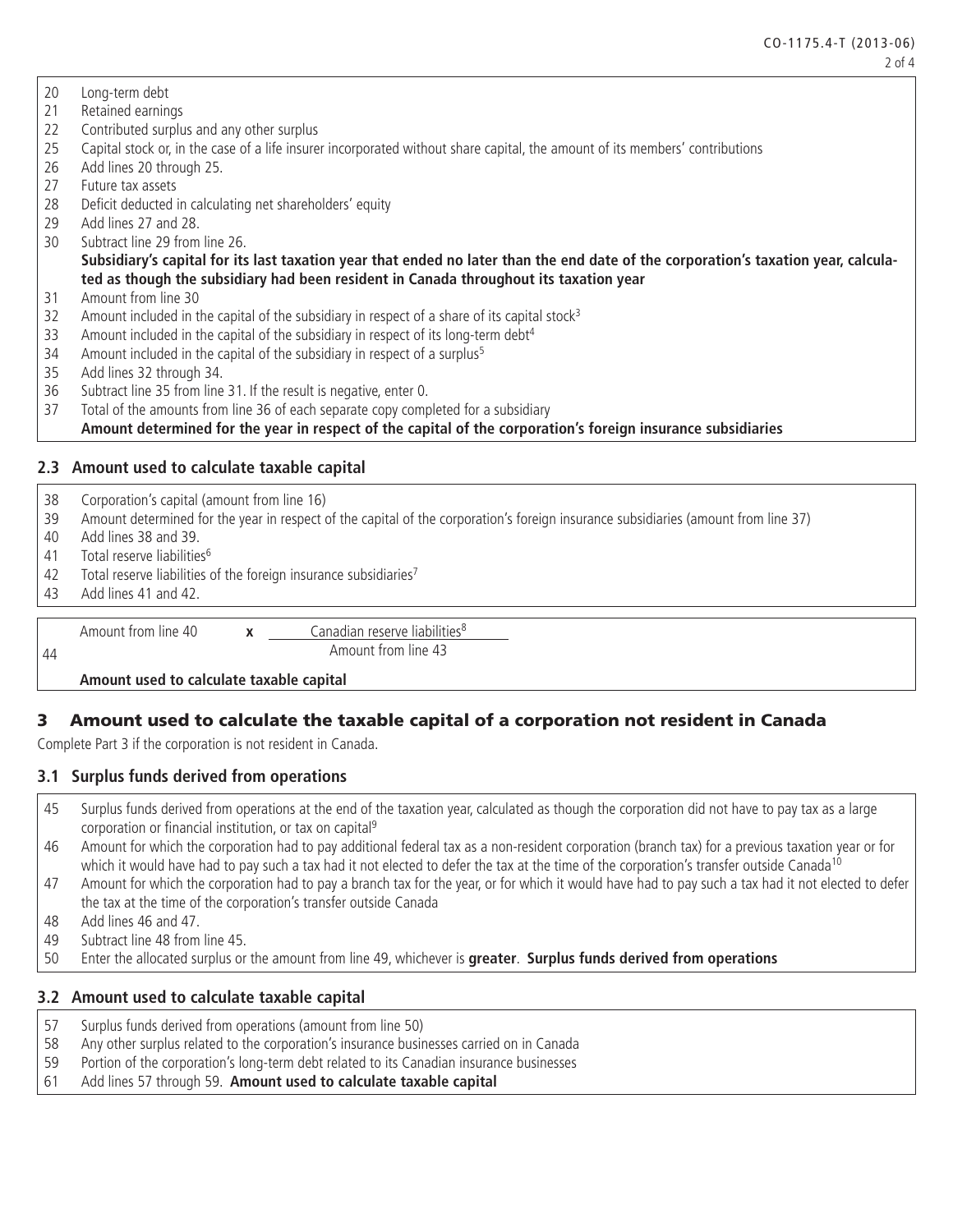### 4 Corporation's taxable capital

65 Amount used to calculate taxable capital (amount from line 44 or line 61, as applicable)

- 66 Amount of the capital allowance from either
	- Part 5 of form CO-1175.4, if the corporation is not, at the end of the taxation year, related to another life insurer that carries on business in Canada; or
	- Part 2 of form CO-1175.13, *Entente relative à l'exemption de capital entre les membres d'un groupe lié d'assureurs sur la vie*, if the corporation is related, at the end of the taxation year, to another life insurer that carries on business in Canada.
- 67 Subtract line 66 from line 65. If the result is negative, enter 0.

| 68 | rom<br>line.<br>Amount | $\bullet$<br>$\overline{\phantom{a}}$ | carrien.<br>anada<br>on<br>uëbec<br>$\overline{1}$<br>outside<br>$-100$<br><b>INACS</b> |
|----|------------------------|---------------------------------------|-----------------------------------------------------------------------------------------|
|    |                        |                                       | anada<br>rı Ar<br>or                                                                    |

69 Subtract line 68 from line 67. **Corporation's taxable capital**

## 5 Capital allowance

Complete this part if the corporation is not, at the end of the taxation year, related to another life insurer that carries on business in Canada.

| 75 | 10,000,000                                                                      |     |  |  |  |
|----|---------------------------------------------------------------------------------|-----|--|--|--|
| 76 | Enter the lesser of the following amounts:                                      |     |  |  |  |
|    | the amount used to calculate taxable capital (amount from line 65)              |     |  |  |  |
|    | \$50,000,000<br>$\bullet$                                                       |     |  |  |  |
| 77 | 10,000,000                                                                      |     |  |  |  |
| 78 | Subtract line 77 from line 76. If the result is negative, enter 0.              | 50% |  |  |  |
| 79 | Enter the lesser of the following amounts:                                      |     |  |  |  |
|    | the amount from line 65                                                         |     |  |  |  |
|    | \$100,000,000                                                                   |     |  |  |  |
| 80 | 50,000,000                                                                      |     |  |  |  |
| 81 | Subtract line 80 from line 79. If the result is negative, enter 0.              | 25% |  |  |  |
| 82 | Enter the lesser of the following amounts:                                      |     |  |  |  |
|    | the amount from line 65                                                         |     |  |  |  |
|    | \$300,000,000                                                                   |     |  |  |  |
| 83 | 200,000,000                                                                     |     |  |  |  |
| 84 | Subtract line 83 from line 82. If the result is negative, enter 0.              | 50% |  |  |  |
| 85 | Amount from line 65                                                             |     |  |  |  |
| 86 | 300,000,000                                                                     |     |  |  |  |
| 87 | Subtract line 86 from line 85. If the result is negative, enter 0.              | 75% |  |  |  |
| 88 | Add lines 75, 78, 81, 84 and 87. Enter the result on line 66. Capital allowance |     |  |  |  |

## 6 Tax on capital payable

| 92 | Corporation's taxable capital<br>(amount from line 69)                                                          |  | Number of days in the taxation year |  | 1.25% |  |  |  |  |  |
|----|-----------------------------------------------------------------------------------------------------------------|--|-------------------------------------|--|-------|--|--|--|--|--|
|    |                                                                                                                 |  | 365                                 |  |       |  |  |  |  |  |
| 93 | Deduction for a major investment project <sup>13</sup>                                                          |  |                                     |  |       |  |  |  |  |  |
| 94 | Subtract line 93 from line 92.                                                                                  |  |                                     |  |       |  |  |  |  |  |
| 95 | Income tax payable for the taxation year (amount from line 422a of form CO-17                                   |  |                                     |  |       |  |  |  |  |  |
| 96 | Total of lines 440p through 440y of form CO-17                                                                  |  |                                     |  |       |  |  |  |  |  |
| 97 | Subtract line 96 from line 95.                                                                                  |  |                                     |  |       |  |  |  |  |  |
| 98 | Subtract line 97 from line 94. If the result is negative, enter 0. Carry the result to line 434a of form CO-17. |  |                                     |  |       |  |  |  |  |  |
|    | Tax on capital payable                                                                                          |  |                                     |  |       |  |  |  |  |  |